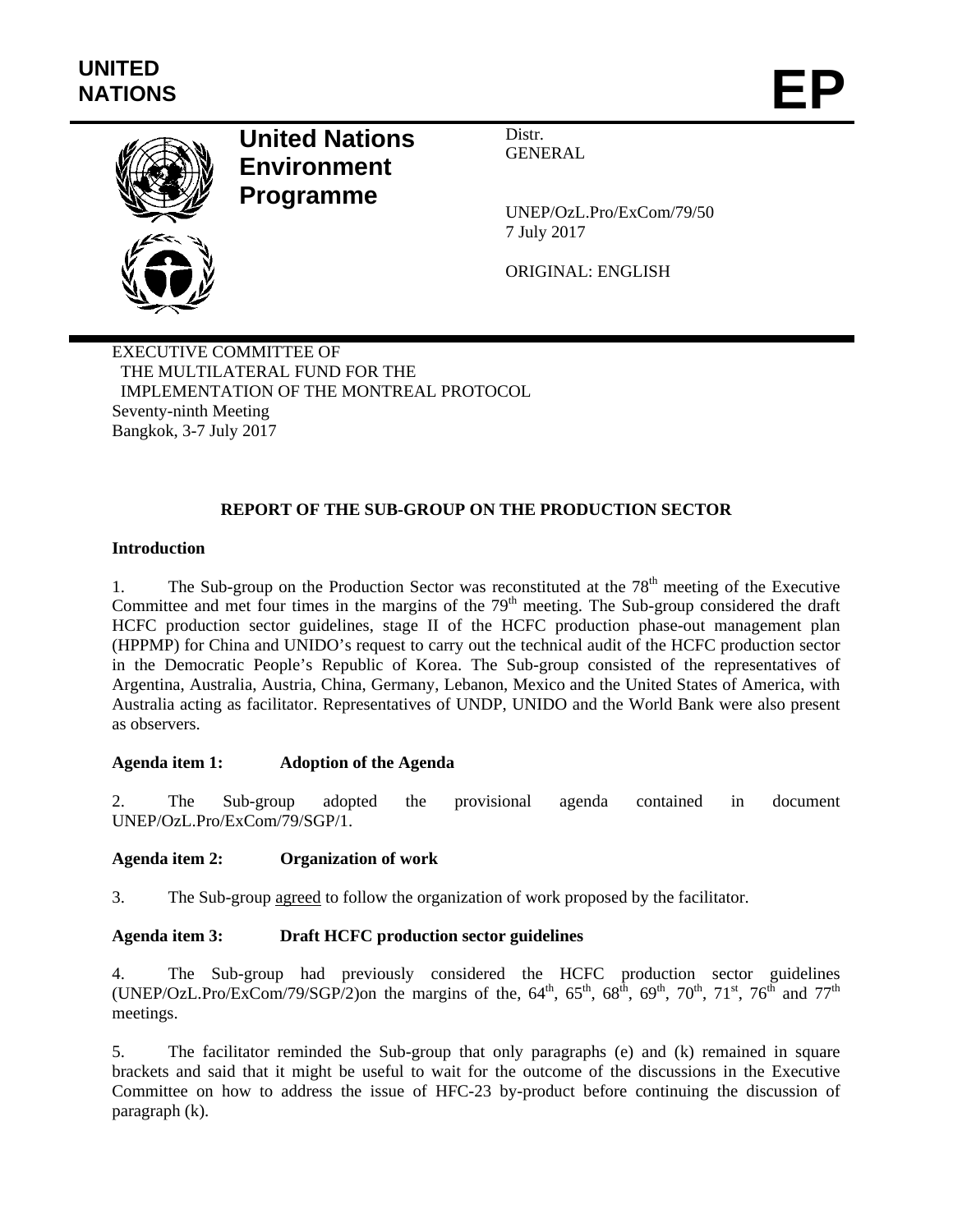6. One member noted that paragraph (k) dealt only with swing-plants, and asked whether there remained any issues to be addressed by the provision. If not, then the paragraph could be deleted.

7. Another member said that, pursuant to paragraph 5 of decision XIX/6, and paragraph (e) of the draft guidelines, all lost profits had to be compensated, and that was an issue that was also being raised in the deliberations on the control of HFC-23 by-product. It was agreed to postpone further consideration of the guidelines pending the results of the discussions on HFC-23 by-product by the Executive Committee.

#### **Agenda item 4: HCFC production phase-out management plan (HPPMP) (stage II) for China**

8. At the invitation of the facilitator the representative of the World Bank made a presentation that highlighted the achievements in stage I of the HPPMP and reviewed the relationship between China's HCFC production quota system and the "production rights" that had been assigned to each producer for each controlled HCFC. He introduced the proposed production reduction schedule for stage II of the HPPMP, the method used by the World Bank for the calculation of the rates of lost profit and the rationale for the funding being requested.

9. He said that the HPPMP addressed those facilities that produced HCFCs for controlled use; it did not cover those facilities that only produced feedstock as these are outside of the scope of the Montreal Protocol. In addition to the five production lines shut down in 2015 four additional production lines with idle capacity had also been closed. In response to a query about the discrepancy of 15,000 metric tonnes of capacity for HCFC-22, he explained that the 2009 Nexant technical audit had assessed one facility as having only 15,000 metric tonnes of capacity although at that time the facility also had a permit to establish 30,000 metric tonnes of HCFC-22 capacity. Subsequently, the enterprise had built an additional 15,000 metric tonnes of capacity as permitted. It was the understanding of the World Bank that the additional capacity would only be used for feedstock production and so did not breach the agreed terms of the HPPMP.

10. One member said that such a situation could constitute redirection for feedstock use. He also said the deliberations on the treatment of idle capacity in the original agreement had been based on the figures provided in the Nexant technical audit which had not addressed the additional 15,000 metric tonnes of capacity at the enterprise in question. Those deliberations might have been different if the Executive Committee had known that the enterprise might increase its capacity. The member also said that the reason for the assumptions being used to calculate lost profits in the constrained market for HCFC-141b in China were unclear. That market was considered unconstrained when calculating lost profit originally. He expressed surprise that the level of production for feedstock use had not been higher.

11. The representative of the Secretariat introduced document UNEP/OzL.Pro/ExCom/79/SGP/3 which addressed stage II of the HPPMP for China. The phase-out strategy for production phase-out had been developed based on both HCFC consumption in China and HCFC consumption in Article 5 countries that imported HCFCs from China. She said that while consumption in Article 5 countries could be met by production from other countries, the HPPMP had been based, in part, on the consumption in those Article 5 countries that had historically imported HCFCs from China. While that situation could change it was impossible for the Secretariat to predict what might happen.

12. She said that based on the calculations provided by the World Bank, the level of lost profits for stage II of the HPPMP exceeded the remaining agreed eligible funding in the framework agreement. Therefore, the Secretariat had developed a model for four different funding scenarios to ensure that the level of funding remained within that agreed to under the framework agreement. The four scenarios resulted in annual funding, for the period 2017 to 2020, of between US \$29.2 million and US \$36 million. She also said that the two additional documents submitted by the World Bank, on the 2018 annual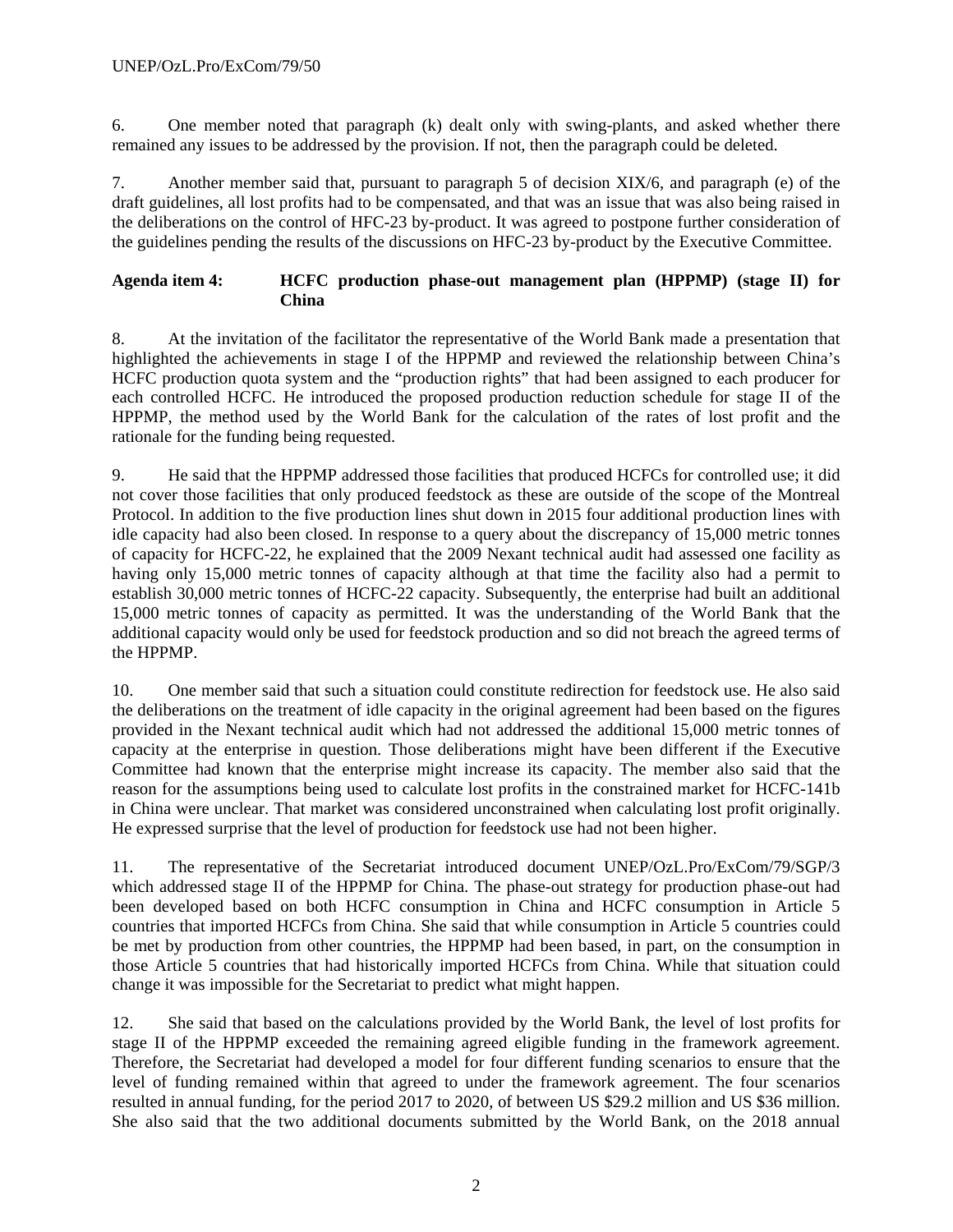implementation programme and on the responsibility of the project management unit in the implementation of the HPPMP, had been received too late for review by the Secretariat.

13. In response to a request for more information on the different scenarios, the representative of the Secretariat explained the methods used to establish the cost calculations, and said that unlike the first three scenarios, which calculated the funding for stage II of the HPPMP based on the remaining funding of US \$290 million, the fourth scenario modelled the funding distribution for the entire HPPMP based on the total approved funding of US \$385 million. She said under that scenario the amount calculated for stage I of the HPPMP had been higher than the actual amount approved. Adjusting the remaining funding by applying the approved amount of US \$95 million for stage I in the HPPMP ensured that the total approved funding of US \$385 million was unchanged, so that the annual tranche for 2017 to 2020 would be US \$31.24 million under the fourth scenario.

14. The representative of the World Bank explained while its cost modelling had been similar to that used by the Secretariat, it had used an estimated lost profit as a basis for its calculation. However, the agreed funding did not cover all that lost profit and consequently the amount had been reduced pro rata to fit into the US \$290 million envelope. He confirmed that the payments for the lost profits to enterprises were made in tranches, with first payment being made to the enterprise when it signed the agreement to close its ODS production lines and the final payment made once there had been an environmental and social safeguard assessment of the closure of the production lines that demonstrated compliance with the relevant national regulations. With respect to a query regarding the funding from stage I of the HPPMP that had not yet been disbursed, he said that US \$19.8 remained, US \$1.8 million was allocated for technical assistance activities while the remaining US \$18 million had been committed for disbursement to the enterprises once they had demonstrated compliance with the environmental and social safeguards.

15. Concern was expressed at the level of funding being requested for stage II, which would amount to 92 per cent of the remaining funds while only addressing 72 per cent of the remaining phase-out of ODS. It was asked why the World Bank was using the current estimated lost profit to compensate for the whole period of stage II of the HPPMP when both the Secretariat and the World Bank expected that in the future estimated lost profits would be lower than that currently estimated.

16. The representative of the World Bank said that the Bank was first targeting HCFC-141b and HCFC-142b because of their higher ozone destruction-potential. The lost profit would be higher for those chemicals and consequently more funding was required earlier on in stage II of the HPPMP. There had been an increase in the demand for HCFC-141b between 2010 and 2013 but since then the demand had been stable, although no one could be sure of the effects on price of future demand. In addition to the costs of the chemicals being used, the World Bank had also taken an average of the costs of the power used, similar to those costs used under stage I of the HPPMP. He confirmed that the World Bank had not taken into consideration any subsidies for utilities that the enterprises might be receiving from local authorities. The representative of the World Bank explained that the estimated maintenance costs were similar to those of stage I of the HPPMP. The World Bank did not consider the maintenance costs of the whole facility but only those related to the production lines for which it assigned 10 per cent of the total capital investment for maintenance.

17. The representative of the Secretariat said that under its modelling, which had produced a similar result to that of the modelled by the World Bank, the entire lost profit for the period to 2030 had to be accounted for. Therefore the amounts awarded for those who closed their production lines early on, for example in 2018, would be more than for those who waited until later to close their production lines.

18. One member asked whether the method used by the Secretariat took into account the remaining lifetime of the facilities in question. In response, the representative of the Secretariat explained that in the third and fourth scenarios the modelling had increased the compensation by a factor of 3 per cent per year in order to allow for the prediction that the most profitable lines would close last. That adjustment also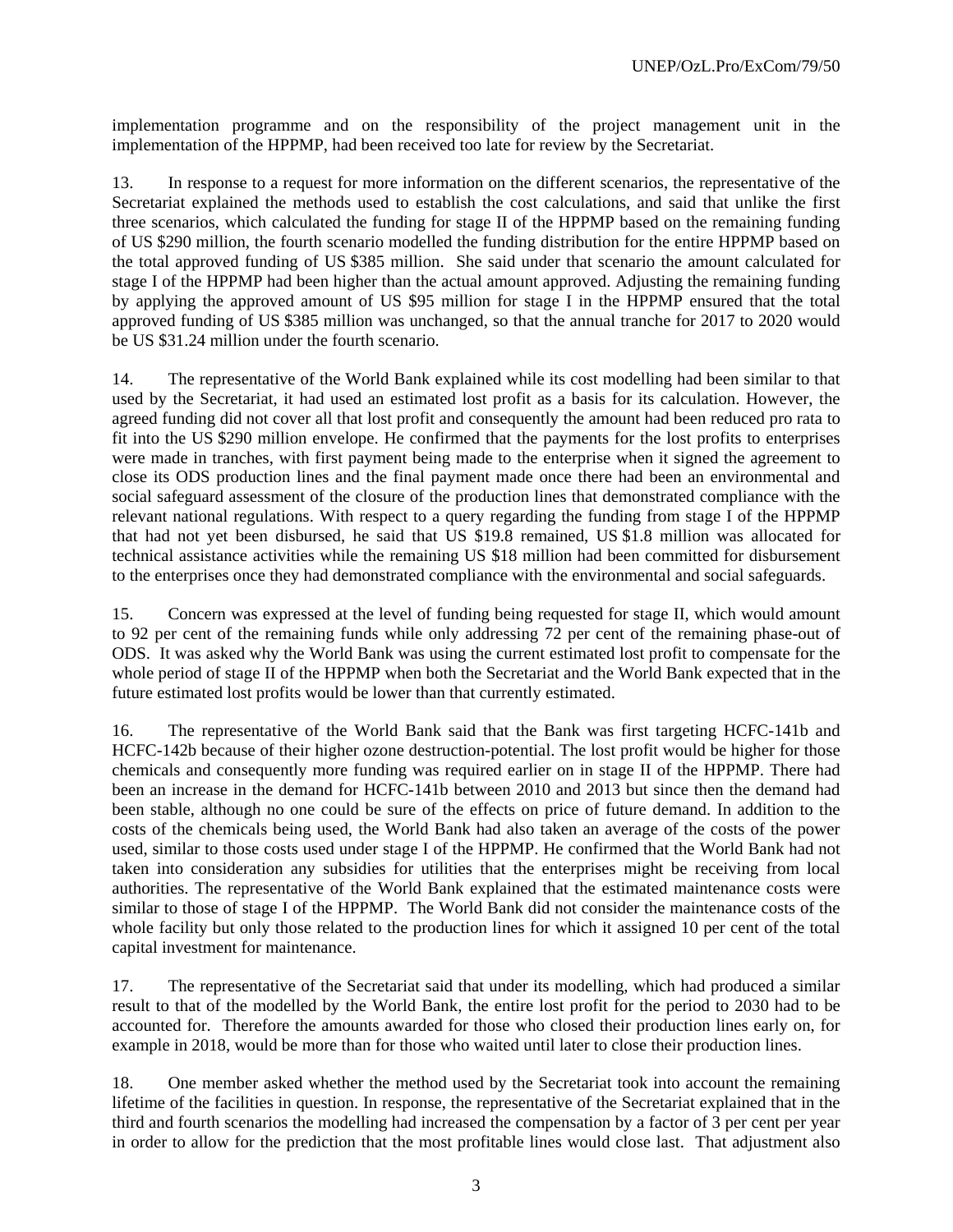had the effect of generally addressing the issue of maintenance costs. Another member suggested that the World Bank or the Secretariat could also develop a model that simply matched the level of funding to the phase-out schedule under the Montreal Protocol. It was also observed that the HPPMP would have an impact on the HPMP as quotas established for the both were closely related.

19. The representative of the Secretariat also explained, in relation to a query about two facilities without an HFC-23 by-product destruction facility, that one of the facilities collected the HFC-23 byproduct and then sold it as feedstock in the production of other chemicals. The second facility had no plan for dealing with HFC-23 by-product destruction. Both facilities had produced HCFC-22 in 2010, and had done so in 2015 as well, for both controlled use and feedstock.

20. As the Secretariat had not had time to review the draft agreement, because it had submitted too late, it was presented as submitted. It was suggested that the it should be amended so that the management of HCFC production, and the associated by-product generation, was monitored and verified to ensure that it minimized the associated environmental and climate impacts. While the draft agreement should in principle follow the agreement for stage I of the HPPMP, it could incorporate any lessons that had been learned. However, another member said that the agreement had been the result of a compromise and expressed his concern at making any changes unrelated to the phase-out targets and the tranche distribution. He urged that the rest of the agreement not be reopened and explained that under the Chinese legal system it was not possible to compel Chinese enterprises to undertake additional activities that they had not agreed to and which were not required by law.

21. One member was asked whether some of proposed technical assistance activities would be the responsibility of the World Bank and what additional technical activities were also being planned. Clarification was also sought on responsibility for the annual financial audit.

22. The representative of the Secretariat explained that the technical assistance activities listed in the document were similar to those that had been undertaken regularly under stage I of the HPPMP. The Government of China had, however, also indicated that it would like to undertake additional technical assistance activities that were to be identified during implementation. The amount budgeted for those activities would be included in the tranche implementation plan and would then still need to be approved by the Executive Committee. She also explained that the annual financial audits were the responsibility of the Government of China and funding was provided by the Government for that purpose.

23. The representative of the World Bank further explained that there were in fact two audits: an annual financial audit of the funds disbursed to the Government of China from the World Bank, another audit of the funds that China received and disbursed to the enterprises.

24. Further clarification were also provided by the World Bank on: the methods used to ensure the final environmental and social safeguard assessments and actions, discrepancies in the import and export data, how to ensure that there were no deviations of production for feed stock use and how to address any new integrated plants.

25. Despite the effort by China to develop controls to ensure that there were no deviation of ODS from feedstock to controlled uses, such deviation was possible and it was asked what remedies China had instituted to address the issue. One member explained that as of 2015, Chinese regulations only allowed new production lines to be established in integrated facilities that produced HCFCs for feedstock use only. The central government inspected the activities of the provincial administrations to ensure that the regulations were complied with and the regulations provided for heavy penalties when there had been deviation of those HCFCs to controlled uses.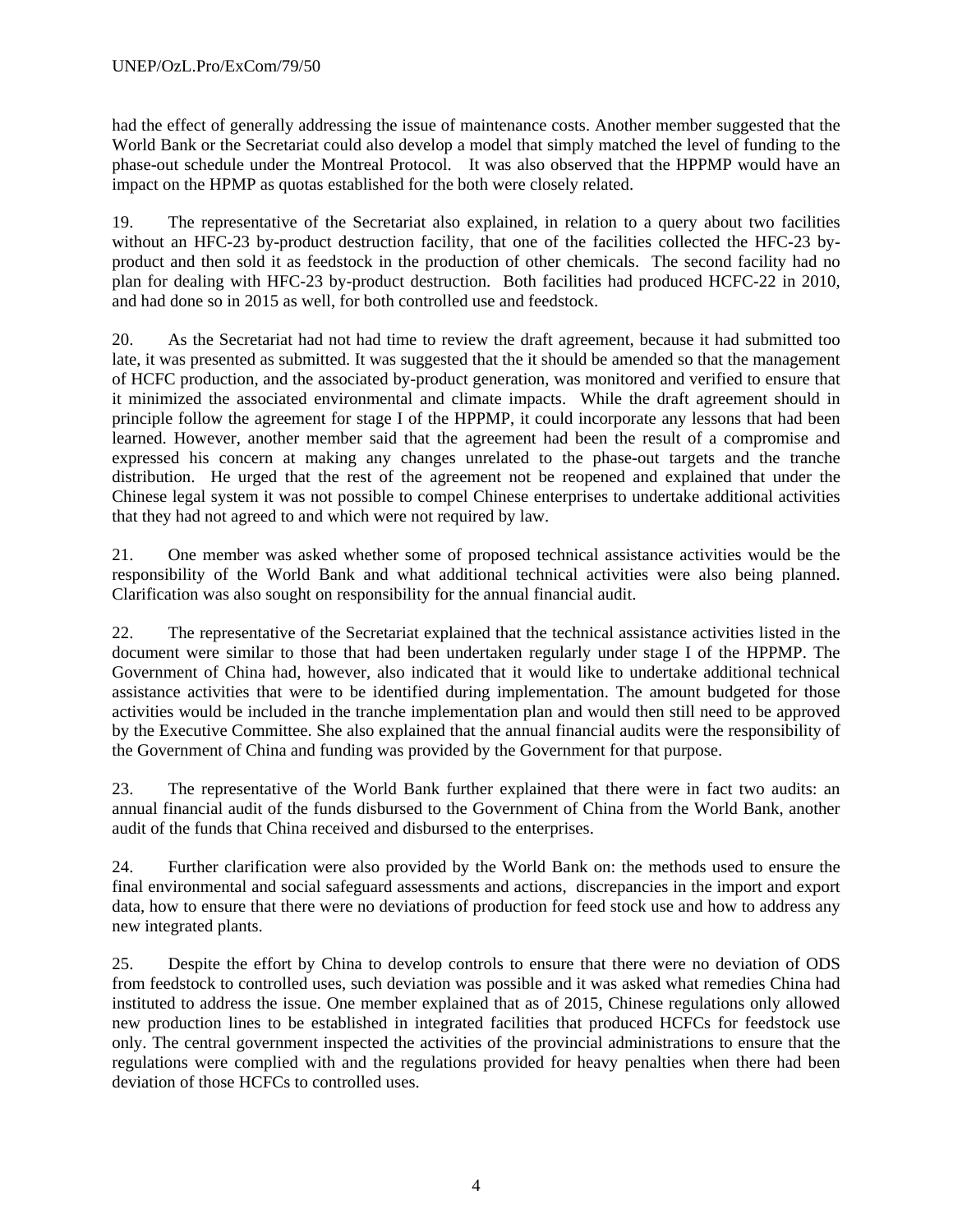26. One member said that, in order for the bidding process to start for the planned reductions for 2018 and to establish the allowable production quotas, it would be necessary to approve stage II of the HPPMP at the present meeting of the Executive Committee.

27. The members congratulated the Government of China for meeting the targets that had been set under stage I and for its hard work in preparing stage II of the HPPMP. One member recognized the link between production and consumption phase-out in what was a large and complex industrial sector of its economy. He was sure that the Executive Committee would take that into consideration but it was important to also give the World Bank and China time to ensure that all the documents being submitted were reviewed by the Secretariat before they were considered by the Executive Committee. Another member stressed that those revised documents should also address the concerns raised at the present meeting.

28. The Production Sector Sub-group recommends that the Executive Committee:

- (a) Note the submission of stage II of the HCFC production phase-out management plan (HPPMP) for China;
- (b) Request the World Bank to resubmit stage II of the HPPMP for China to a later meeting.

#### **Agenda item 5: Preliminary data and request to carry out the technical audit of the HCFC production sector in the Democratic People's Republic of Korea**

29. The representative of the Secretariat introduced document UNEP/OzL.Pro/ExCom/79/SGP/4, which addressed the submission of preliminary data by UNIDO and its request to carry out the technical audit of the HCFC production sector in the Democratic People's Republic of Korea.

30. She drew the attention of the Sub-group to resolution 2321 of the United Nations Security Council which had modified the procedure for obtaining clearance for scientific and technical cooperation from the Security Council Committee established pursuant to resolution 1718 (UNSC Committee 1718). Paragraph 11(b) of resolution 2321 provided an exception to the rule that all Member States must suspend scientific and technical cooperation involving persons or groups officially sponsored by or representing the Democratic People's Republic of Korea, except for medical exchanges, in those cases where the State engaging in scientific or technical cooperation had determined that the particular activity would not contribute to the Democratic People's Republic of Korea's proliferation sensitive nuclear activities or ballistic missile-related programmes and had notified the UNSC Committee 1718 in advance of such a determination. The Secretariat understood that UNIDO still needed to consult the UNSC Committee 1718 for the project under consideration.

31. One member recalled his intervention regarding concerns about technical cooperation involving the Democratic People's Republic of Korea under UN Security Council Resolution 2321 and said that his delegation was not in a position to approve the proposal at this time. Moreover, the issue of lost profits in the production sector would make the discussion of project from the Democratic People's Republic of Korea even more complicated than those taking place for the consumption sector.

32. It was agreed to postpone consideration of the proposal until it could be confirmed that the project did not conflict with United Nations Security Council Resolution 2321 or any other resolutions the Security Council might adopt on this matter.

#### **Agenda item 6: Other matters**

33. No other matters were raised.